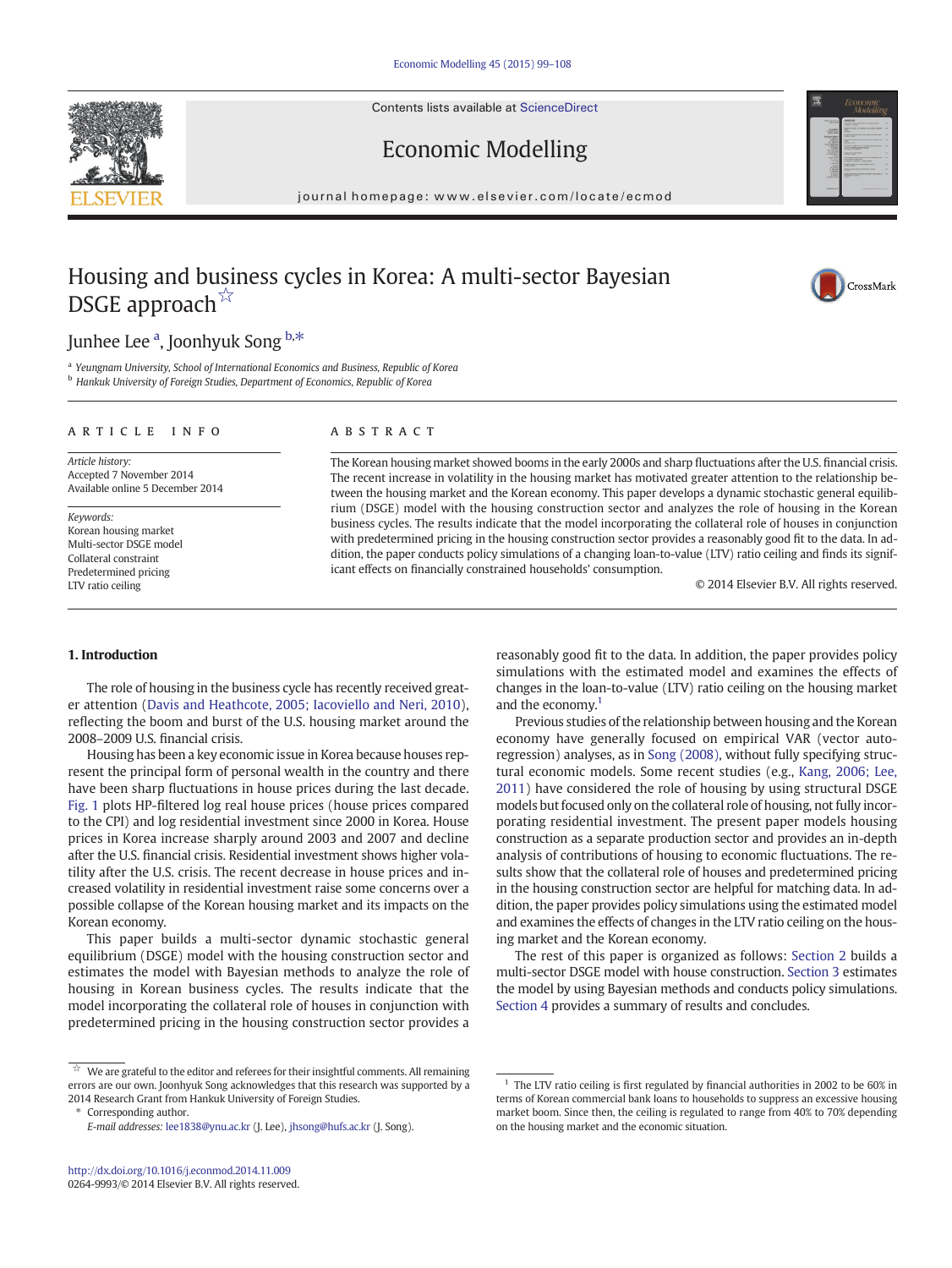<span id="page-1-0"></span>

Fig. 1. Korean house prices and residential investment.

#### 2. The model economy

The model economy consists of the standard household, the impatient household, the standard production sector, the housing construction sector, and the monetary policy authority. The standard household is a net lender, and the impatient household is a net borrower. The impatient household is subject to collateral constraints on borrowing. Standard goods are used for consumption and capital investment and produced in the standard production sector, and new houses are produced in the housing construction sector. The monetary authority manages monetary policy according to a Taylor-type rule. The model is similar to that in [Iacoviello and Neri \(2010\)](#page--1-0) and incorporates household collateral constraints dependent on the value of houses. The main difference of the model from that in [Iacoviello and Neri \(2010\)](#page--1-0) is predetermined pricing in the housing construction sector, which is helpful for matching data.

#### 2.1. The standard household

There are two types of households indexed by  $j = 1, 2$  with the subjective discount rate  $\beta_i$ . Assume that  $\beta_1 > \beta_2$  and that households with  $\beta_1$ are more patient, that is, the standard patient household. The standard household is denoted by the subscript 1. The i-th standard household maximizes

$$
E_t \left[ \sum_{\tau=0}^{\infty} \beta_1^{\tau} U \Big( c_{1,i,t+\tau} - bc_{1,i,t+\tau-1}, h_{1,i,t+\tau}, l_{1,i,t+\tau} \Big) \right]
$$
 (1)

subject to the budget constraint

$$
c_{1,i,t} + \frac{P_{h,t}}{P_{s,t}} \left( h_{1,i,t} - (1 - \delta_h) h_{1,i,t-1} \right) + \frac{B_{1,i,t}}{P_{s,t}} + \frac{P_{n,t}}{P_{s,t}} n_{1,i,t} \le
$$
  

$$
\frac{W_{1,i,t} l_{1,i,t}}{P_{s,t}} + \frac{R_{t-1} B_{1,i,t-1}}{P_{s,t}} + \frac{R_{n,t}}{P_{s,t}} n_{1,i,t} + \frac{P_{n,t}}{P_{s,t}} n_{1,i,t-1} + \frac{T_{1,i,t}}{P_{s,t}}
$$
 (2)

where  $c_{1,i,t}$  is consumption;  $h_{1,i,t}$ , the housing stock;  $l_{1,i,t}$ , the labor hour;  $B_{1,i,t}$ , the nominal bond holding;  $n_{1,i,t}$ , the supply of land;  $T_{1,i,t}$ , the transfer from the production sectors;  $P_{s,t}$ , the price of standard goods;  $P_{h,t}$ , the house price;  $P_{n,t}$ , the land price;  $W_{1,i,t}$ , the nominal wage rate;  $R_t$ , the nominal interest rate;  $R_{n,t}$ , the land rental rate; and  $\delta_h$ , the housing stock depreciation rate. The standard household owns land and provides it to the housing construction sector. The subscript i is dropped by assuming the symmetric equilibrium below.

The household utility function is

$$
U(c_t - bc_{t-1}, h_t, l_t) = \exp(\zeta_{c,t})
$$
  
 
$$
\times \left( \ln(c_t - bc_{t-1}) + \exp(\zeta_{h,t}) \chi_h \ln(h_t) - \chi_l l_t^2 \right)
$$
 (3)

where  $\zeta_{c,t}$  and  $\zeta_{h,t}$  are consumer preferences and housing demand shocks, respectively; b is the consumption habit formation parameter; and  $\chi_h$  and  $\chi_l$  are housing and labor weights, respectively, in the utility function.

Nominal wage stickiness is introduced using the Calvo mechanism, and the standard household adjusts its wage rate each period with probability 1  $\theta_w$  or updates the wage rate just as much as the trend inflation rate  $\Pi$ . The log-linearizing standard household-wage-setting condition, the so-called new Keynesian wage Phillips curve, is obtained as follows:

$$
\hat{\pi}_{1,t}^w = \beta_1 E_t \hat{\pi}_{1,t+1}^w + \frac{(1 - \theta_w)(1 - \beta_1 \theta_w)}{\theta_w (1 + \phi_l/(\phi_l - 1))} \left( \hat{l}_{1,t} - \hat{\lambda}_{1,t}^b - \hat{w}_{1,t} + \zeta_{c,t} \right)
$$
(4)

where  $\pi_{1,t}^w$  is wage rate inflation ( $W_{1,t}/W_{1,t-1}$ );  $w_{1,t}$  is the real wage rate  $(W_{1,t}/P_{s,t})$ ;  $\lambda_{1,t}^{b}$  is the Lagrange multiplier associated with the budget constraint; and  $\phi_l$  is the wage markup parameter. Variables with a hat are log-linearized versions of variables without a hat. First-order conditions, except for the wage-setting condition, are omitted for expositional simplicity.

#### 2.2. The impatient household

An impatient household is a household with a subjective discount rate  $\beta_2$  lower than  $\beta_1$ . The impatient household borrows from the standard household because of the difference in the subjective discount rate. The impatient household is denoted by subscript 2 below. Unlike standard patient households, impatient households do not own land and hold no shares in production firms.

The i-th impatient household maximizes

$$
E_t \left[ \sum_{\tau=0}^{\infty} \beta_2^{\tau} U \left( c_{2,t+\tau} - bc_{2,t+\tau-1}, h_{2,t+\tau}, l_{2,t+\tau} \right) \right]
$$
(5)

subject to the budget constraint

$$
c_{2,t} + \frac{P_{h,t}}{P_{s,t}} \left( h_{2,t} - (1 - \delta_h) h_{2,t-1} \right) + \frac{B_{2,t}}{P_{s,t}} \le \frac{W_{2,t} l_{2,t}}{P_{s,t}} + \frac{R_{t-1} B_{2,t-1}}{P_{s,t}} + \frac{T_{2,t}}{P_{s,t}}. (6)
$$

Impatient households borrow from standard households and are subject to a borrowing constraint dependent on the collateral value of